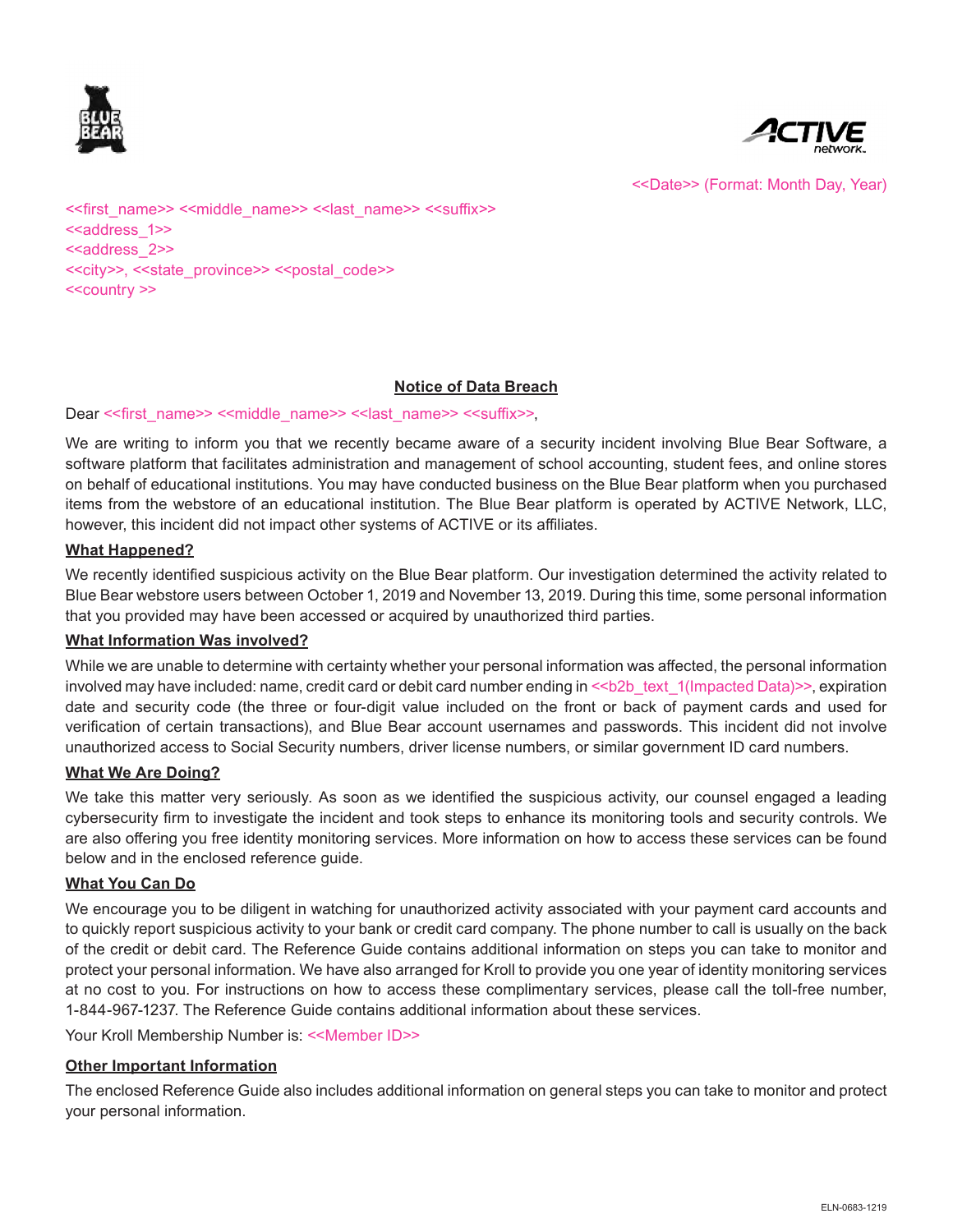## **For more information**

We apologize for any inconvenience this incident may cause. You may contact us at 1-844-967-1237, Monday through Friday between 8:00 a.m. and 5:30 p.m. Central Time if you have questions or would like additional information about this incident.

Sincerely,

Philip Petescia, Vice President of Global Support and Customer Advocacy ACTIVE Network, LLC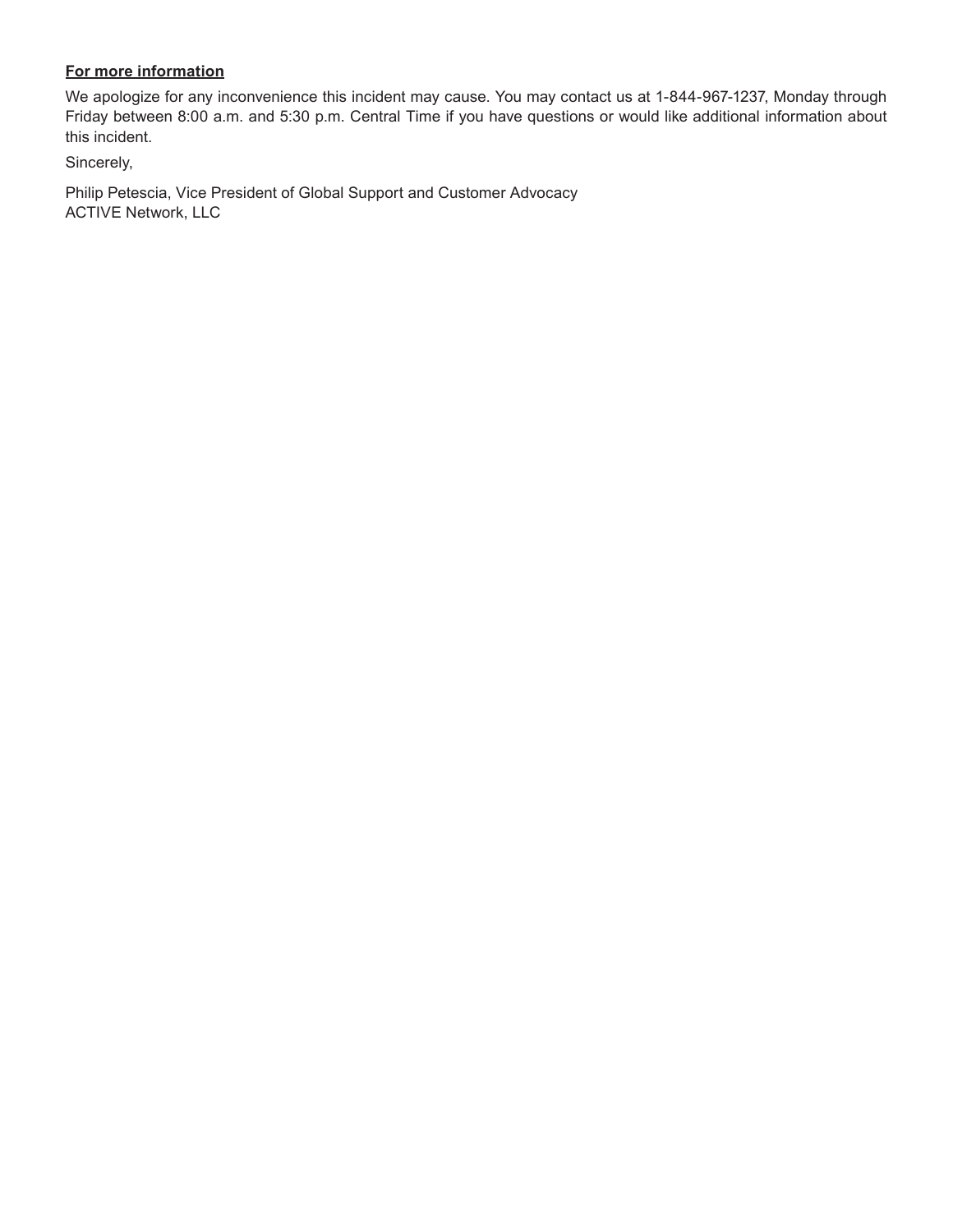## **REFERENCE GUIDE**

#### **Review Your Account Statements**

Carefully review statements sent to you from providers as well as from your insurance company to ensure that all of your account activity is valid. Report any questionable charges promptly to the provider's billing office, or for insurance statements, to your insurance company.

## **Order Your Free Credit Report**

To order your free annual credit report, visit www.annualcreditreport.com, call toll-free at (877) 322-8228, or complete the Annual Credit Report Request Form on the U.S. Federal Trade Commission's ("FTC") website at www.ftc.gov and mail it to Annual Credit Report Request Service, P.O. Box 105281, Atlanta, GA 30348-5281. The three credit bureaus provide free annual credit reports only through the website, toll-free number or request form.

Upon receiving your credit report, review it carefully. Look for accounts you did not open. Look in the "inquiries" section for names of creditors from whom you have not requested credit. Some companies bill under names other than their store or commercial names; the credit bureau will be able to tell if this is the case. Look in the "personal information" section for any inaccuracies in information (such as home address and Social Security Number).

If you see anything you do not understand, call the credit bureau at the telephone number on the report. Errors may be a warning sign of possible identity theft. You should notify the credit bureaus of any inaccuracies in your report, whether due to error or fraud, as soon as possible so the information can be investigated and, if found to be in error, corrected. If there are accounts or charges you did not authorize, immediately notify the appropriate credit bureau by telephone and in writing. Information that cannot be explained should also be reported to your local police or sheriff's office because it may signal criminal activity.

**How to Activate Your Identity Monitoring Services** To help relieve concerns and restore confidence following this incident, we have secured the services of Kroll to provide identity monitoring at no cost to you for one year. Kroll is a global leader in risk mitigation and response, and their team has extensive experience helping people who have sustained an unintentional exposure of confidential data. Your identity monitoring services include Credit Monitoring, Web Watcher, Fraud Consultation, and Identity Theft Restoration.

Visit **enroll.idheadquarters.com** to activate and take advantage of your identity monitoring services.

*You have until March 29, 2020 to activate your identity monitoring services.*

Membership Number: **<<Member ID>>**

Additional information describing your services is included with this letter.

## **Contact the U.S. Federal Trade Commission**

If you detect any unauthorized transactions in any of your financial accounts, promptly notify the appropriate payment card company or financial institution. If you detect any incidents of identity theft or fraud, promptly report the matter to your local law enforcement authorities, state Attorney General and the FTC.

You can contact the FTC to learn more about how to protect yourself from becoming a victim of identity theft by using the contact information below:

Federal Trade Commission Consumer Response Center 600 Pennsylvania Avenue, NW Washington, DC 20580 1-877-IDTHEFT (438-4338) www.ftc.gov/idtheft/

## **Place a Fraud Alert on Your Credit File**

To protect yourself from possible identity theft, you have the right to place a fraud alert on your credit file for one year at no cost. A fraud alert helps protect against the possibility of an identity thief opening new credit accounts in your name. When a credit grantor checks the credit history of someone applying for credit, the credit grantor gets a notice that the applicant may be the victim of identity theft. The alert notifies the credit grantor to take steps to verify the applicant's identity. You can place a fraud alert on your credit report by calling any of the toll-free fraud numbers provided below. You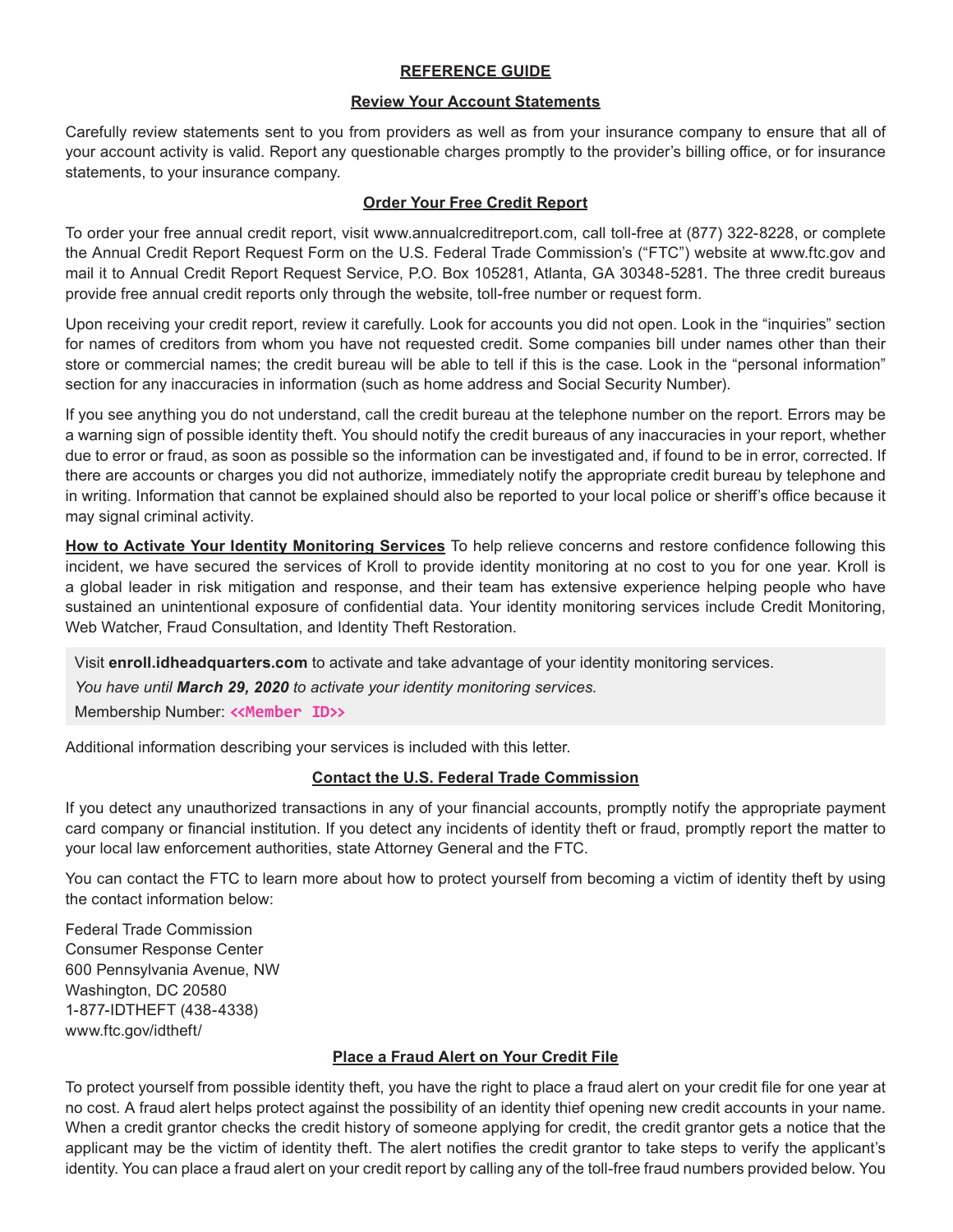will reach an automated telephone system that allows flagging of your file with a fraud alert at all three credit bureaus.

**Equifax** P.O. Box 105069 Atlanta, GA 30348 800-525-6285 www.equifax.com

**Experian** P.O. Box 2002 Allen, TX 75013 888-397-3742 www.experian.com **TransUnion** P.O. Box 2000 Chester, PA 19016 800-680-7289 www.transunion.com

#### **Security Freezes**

As of September 21, 2018, you have the right to request a credit freeze from a consumer reporting agency, free of charge, so that no new credit can be opened in your name without the use of a PIN number that is issued to you when you initiate a freeze. A security freeze is designed to prevent potential credit grantors from accessing your credit report without your consent. If you place a security freeze, potential creditors and other third parties will not be able to get access to your credit report unless you temporarily lift the freeze. Therefore, using a security freeze may delay your ability to obtain credit.

Unlike a fraud alert, you must separately place a security freeze on your credit file at each credit bureau. To place a security freeze on your credit report you must contact the credit reporting agency by phone, mail, or secure electronic means and provide proper identification of your identity. The following information must be included when requesting a security freeze (note that if you are requesting a credit report for your spouse, this information must be provided for him/ her as well): (1) full name, with middle initial and any suffixes; (2) Social Security number; (3) date of birth; (4) current address and any previous addresses for the past five years; and (5) any applicable incident report or complaint with a law enforcement agency or the Registry of Motor Vehicles. The request must also include a copy of a government-issued identification card and a copy of a recent utility bill or bank or insurance statement. It is essential that each copy be legible, display your name and current mailing address, and the date of issue.

Below, please find relevant contact information for the three consumer reporting agencies:

| <b>Equifax Security Freeze</b> | <b>Experian Security Freeze</b> | <b>TransUnion</b>  |
|--------------------------------|---------------------------------|--------------------|
| P.O. Box 105788                | P.O. Box 9554                   | P.O. Box 2000      |
| Atlanta, GA 30348              | Allen, TX 75013                 | Chester, PA 19016  |
| 800-685-1111                   | 888-397-3742                    | 888-909-8872       |
| www.equifax.com                | www.experian.com                | www.transunion.com |

Once you have submitted your request, the credit reporting agency must place the security freeze no later than 1 business day after receiving a request by phone or secure electronic means, and no later than 3 business days after receiving a request by mail. No later than five business days after placing the security freeze, the credit reporting agency will send you confirmation and information on how you can remove the freeze in the future.